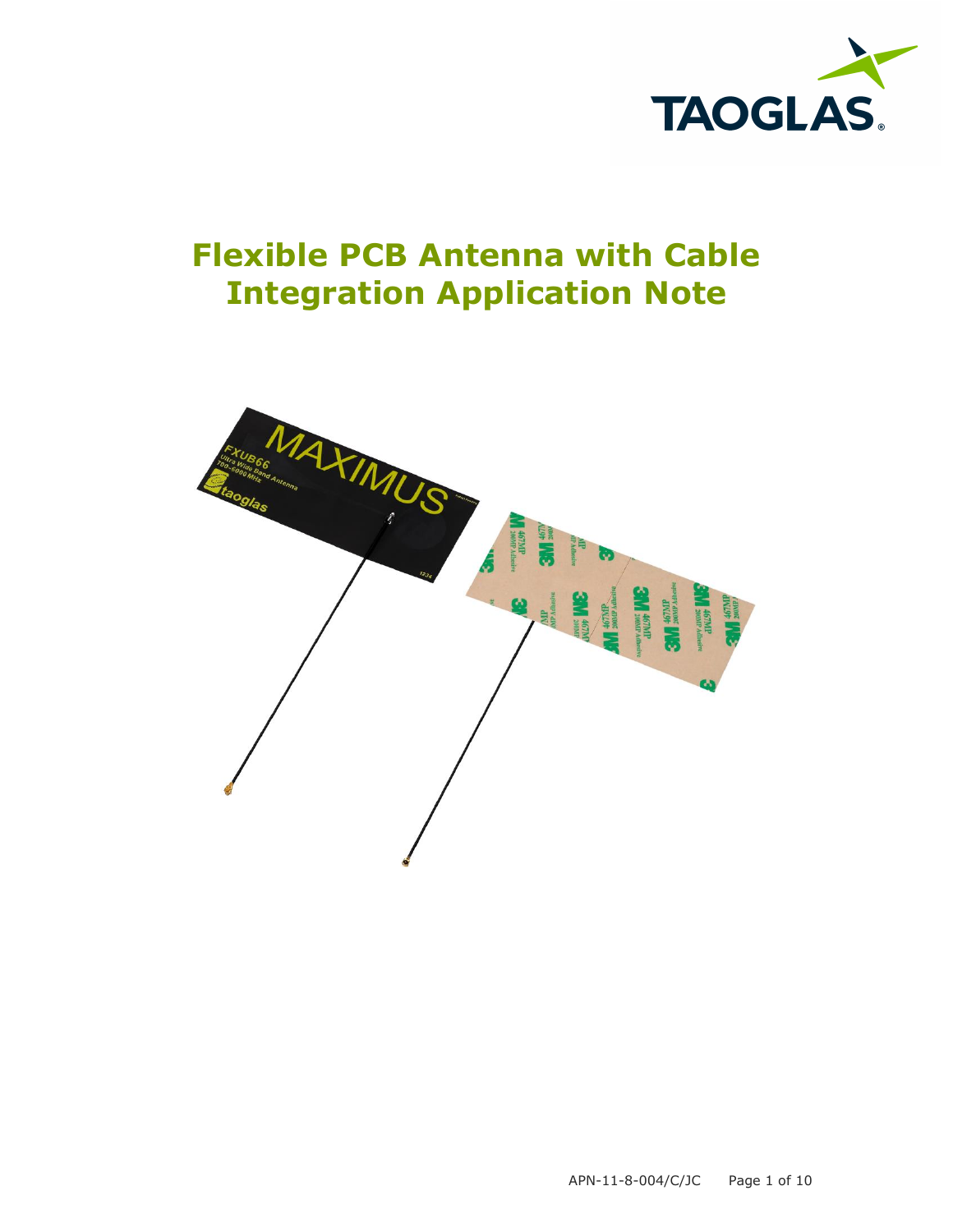

## **1. BASICS**

A Flexible PCB antenna with cable is a very flexible, low profile, highly reliable, and economical solution widely used in the wireless industry.

Usually consisting of polyimide flexible PCB (polyimide), a trace is printed on the substrate to get the desired antenna topology. Various antenna types such as monopoles, dipoles, and printed F antennas can be made.

This design application note is intended to help the antenna integrator understand the relevant parameters affecting the antenna performance. Taoglas recommends that the integrator strictly follow the guidelines in this application note. Upon your device prototype completion, Taoglas can provide further optimization by offering custom tuning and testing services for the antenna in your device. (See Section 15 on Page 8 for further info on Tuning.)

#### **2. APPLICATIONS**

A Flexible PCB antenna with cable is suitable for mobile applications where internal antennas are required, but not much space or volume is available. It is ideally affixed to the plastic housing of a device directly by double-sided adhesive. Taoglas Flexible PCB antennas come in single-band or multi-band solutions starting from 450MHz up to 6 GHz.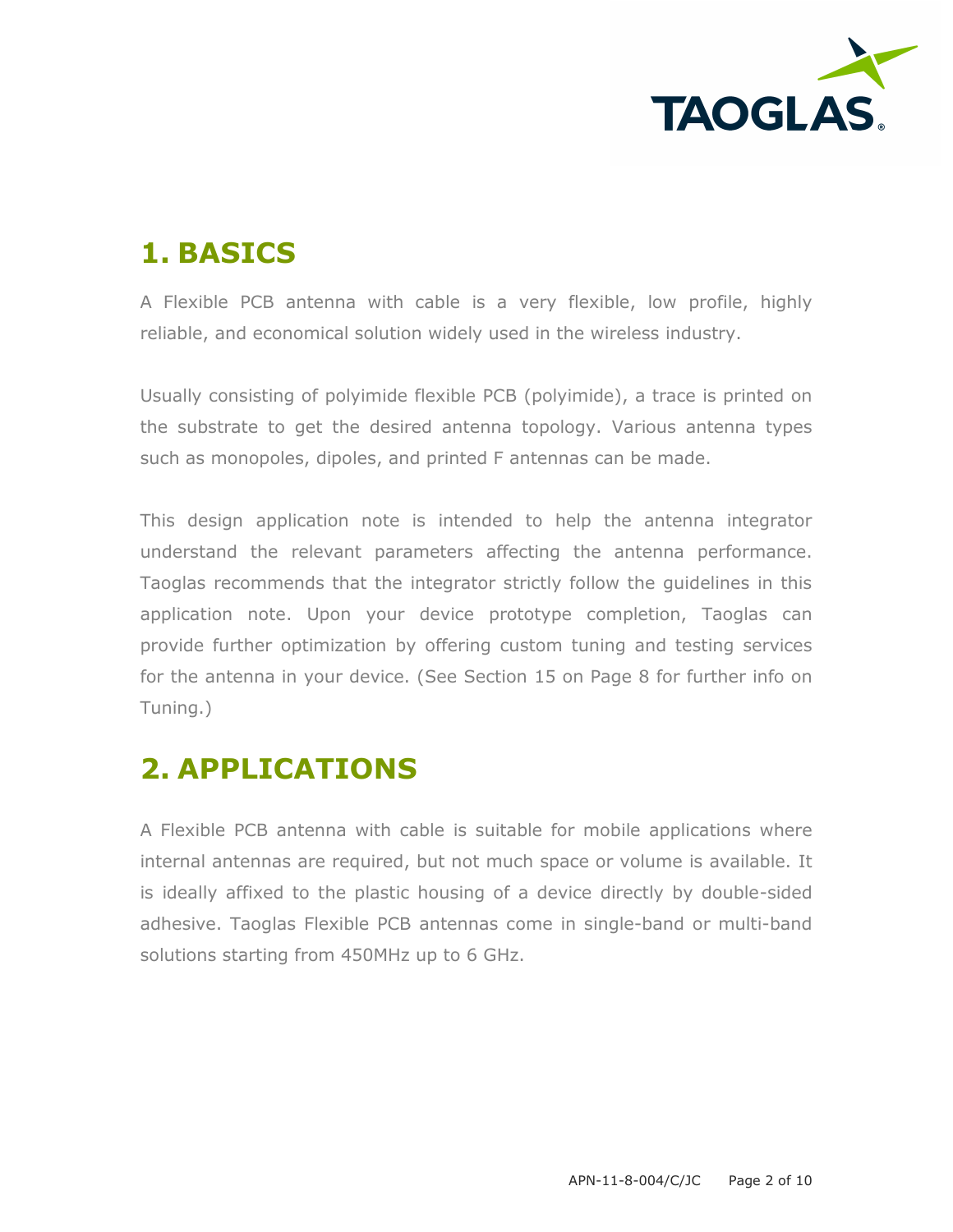

### **3. SIZE**

The larger the antenna surface area (or volume), in general, the higher the performance in terms of gain and radiation characteristics.





|                        |                                               | GSM     | <b>PCS</b> | DCS      |                        |         | <b>GSM</b> | <b>PCS</b> | DCS       |
|------------------------|-----------------------------------------------|---------|------------|----------|------------------------|---------|------------|------------|-----------|
| <b>Band</b>            | 824-896                                       | 880-960 | 1850-1990  | 710-1880 | <b>Band</b>            | 824-896 | 880-960    | 1850-1990  | 1710-1880 |
| <b>VSWR</b>            | 76                                            |         |            | 1.89     | <b>VSWR</b>            | $Q^2$   | 1.65       |            | .92       |
| Min. Return<br>Loss dB | $\sim$ $\rightarrow$ $\rightarrow$<br>$ \leq$ | $-8.49$ | $-8.18$    | $-10.17$ | Min. Return<br>Loss dB | -10     | 12.24<br>- | $-15.55$   | $-10.01$  |

## **4. SHAPE AND THICKNESS**

A Flexible antenna can be made into any 2D shape for ease of fit into a product.

Flexible PCB antennas are super low profile at 0.5mm.

#### **5. GROUND PLANE EFFECTS**

The proximity of the antenna to the device ground plane can have a major impact on performance. Radiation efficiency is the ratio of the total power radiated by the antenna to the power accepted by the antenna. If the antenna is too close to the ground plane, the radiation efficiency and radiation pattern can be diminished because the signal is basically getting trapped by the ground plane. In general, we recommend at least a 20mm clearance from the main ground-plane to maintain good antenna efficiency.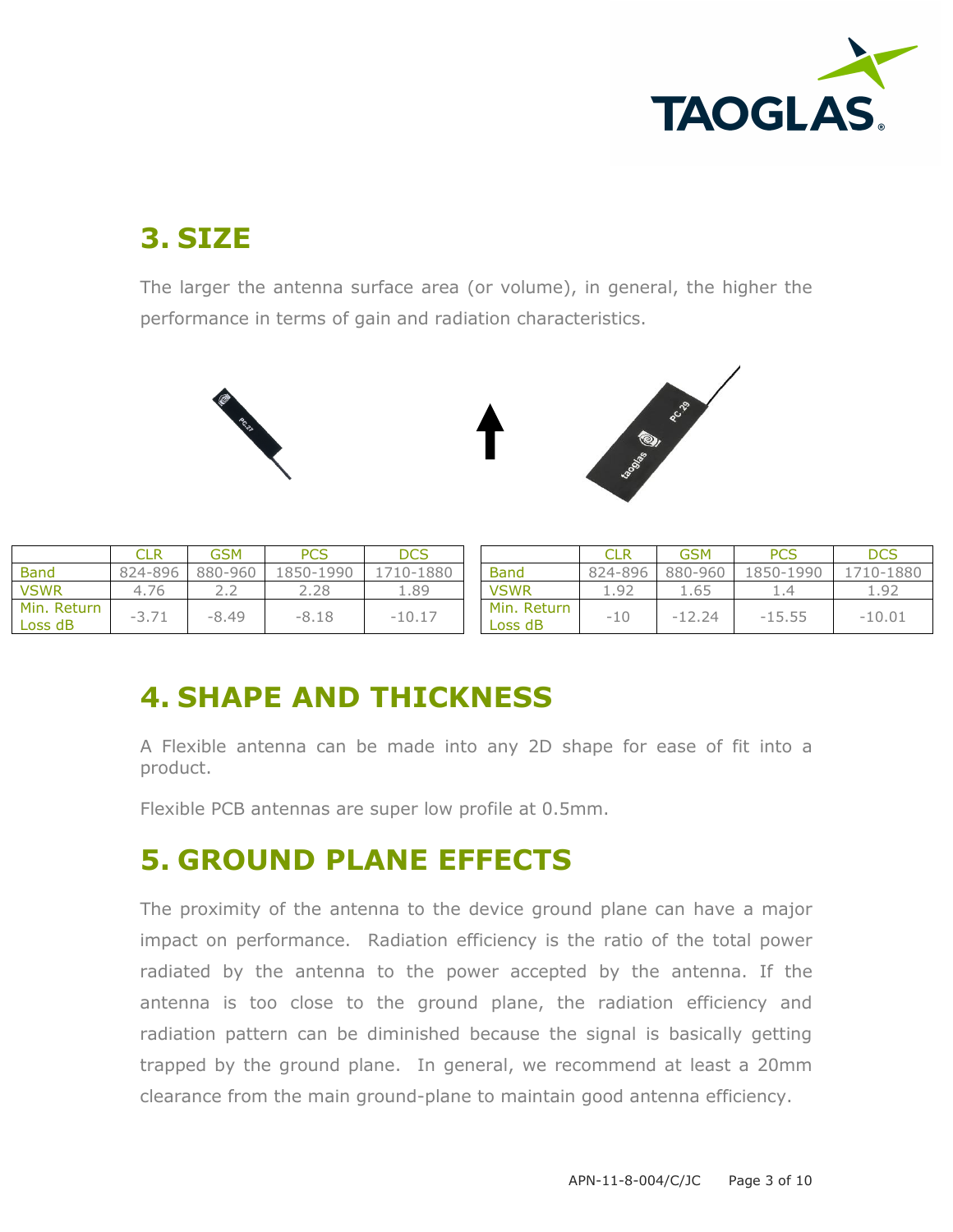

#### **6. IMPEDANCE**

RF circuits in mobile devices should be designed for a 50 Ohm characteristic impedance at the source (RF module), transmission line (PCB trace or coax cable), and load (antenna). In practice, the characteristic impedance of the circuit is not exactly 50 Ohms across all bands. This requires the antenna impedance to be changed to match the actual characteristic impedance of the circuit. This can be done by measuring return loss with a network analyzer or using TRP (Total Radiated Power) and TIS (Total Isotropic Sensitivity) numbers as a guide. See Section 15 for more information on tuning.

### **7. BANDWIDTH**

Bandwidth is defined as the frequency band below -10dB return loss.

Taoglas PCB antennas, in general, are rated at a minimum of -7.5dB average return loss for the targeted application bands (for example GSM 850/900/1800/1900). A return loss of below -10dB is targeted for the center of the bands and -5dB return loss at band edges where it rolls off.

#### **8. VSWR**

VSWR (Voltage Standing Wave Ratio) is a function of the return loss, which describes the power reflected from the antenna. A lower VSWR means the antenna has a better match to the transmission line and more power is delivered to the antenna. A VSWR of 1.0 represents an ideal match. In principle, the target is to be below 1.5. In practice, a VSWR of 3.0 is reasonable for multi-band antennas in challenging environments.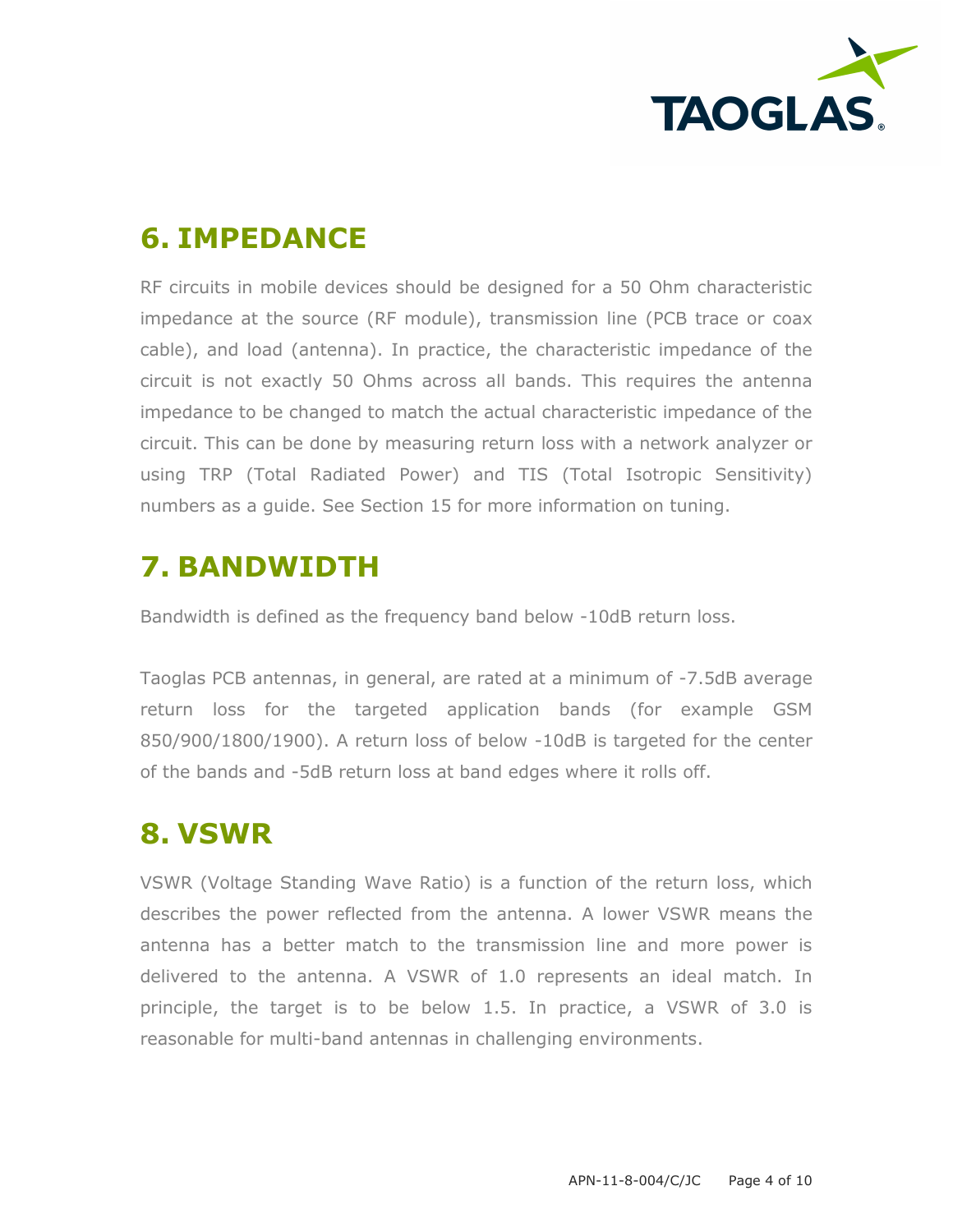

#### **9. GAIN**

The gain of the antenna is closely linked to the surface area or volume of the antenna. The larger the surface area or volume of the antenna, the higher the gain. Care must be taken that clearances of at least 4mm are kept from other metal components in the device or metallised substances which will absorb or reflect the electro-magnetic radiation, substantially reducing the gain. The larger the clearance, the better the radiation characteristics of the antenna. We recommend 20mm or more for best gain and radiation efficiency.

### **10. EFFICIENCY**

Antenna efficiency is the ratio of the total power radiated by the antenna to the power accepted by the antenna. Efficiency is a good overall measurement of an omni-directional antenna for mobile communication systems such as GSM and WLAN. A PCB antenna can be designed to have high efficiency (>30% to 50%+) if the antenna surface area is large enough.

It is more difficult to achieve high efficiency for more than two bands or in very compact form factor housings. Efficiency of the antenna directly relates to the TRP/TIS results of a device in OTA testing if the radio module has 50 Ohm impedance.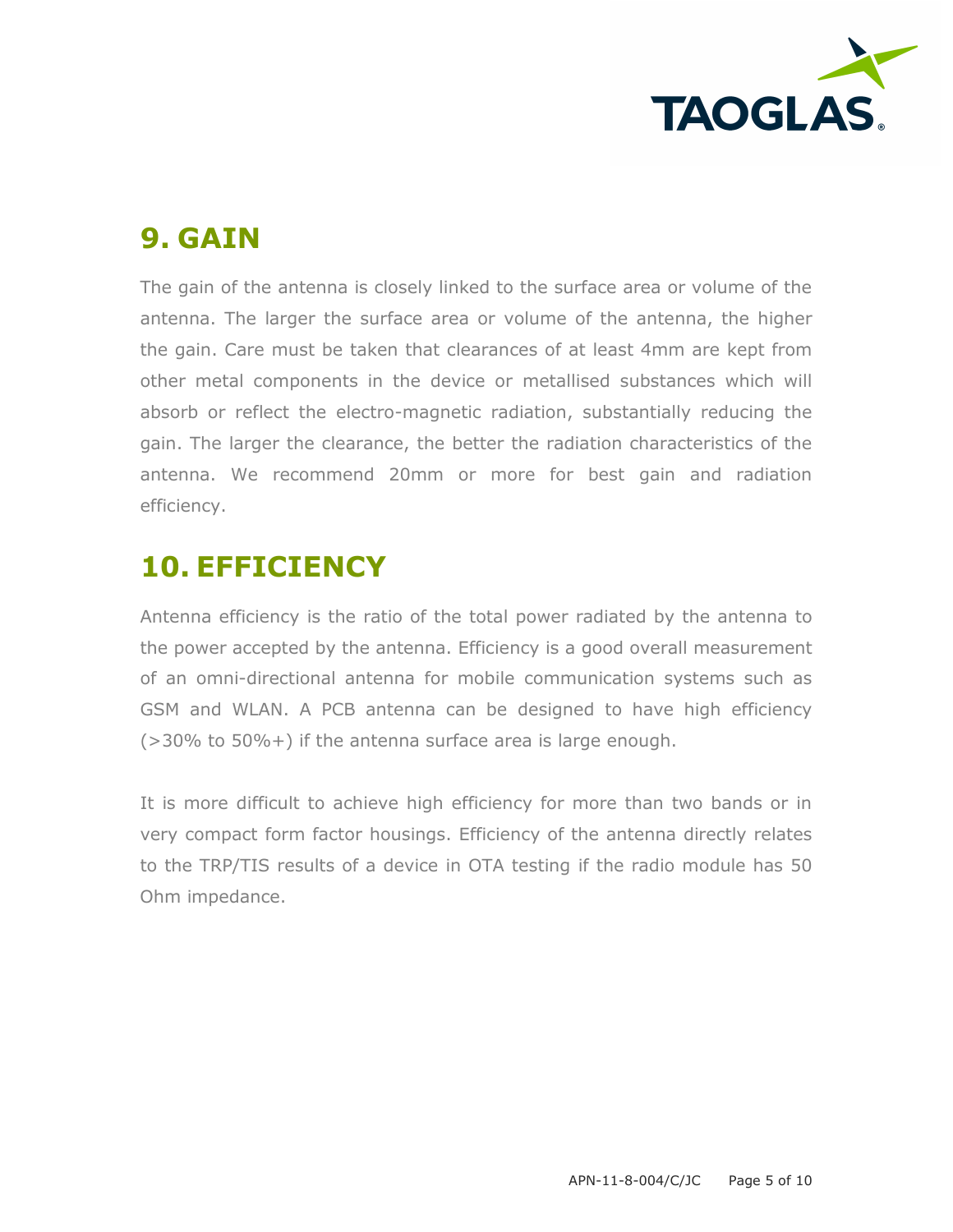

## **11. POLARIZATION**

Polarization describes the orientation of the wave oscillation. All Taoglas cellular and broadband antennas are linearly polarized to most efficiently match with the signals broadcast from the linearly polarized antennas mounted on cellular base-stations and hot-spots. Whether it is horizontally or vertically polarized just depends on how it is mounted from your frame of reference. Standing directly in front of the antenna, the linear polarization is horizontal if the antenna is placed in a horizontal position and vertical if the antennas are placed in a vertical position. In practice, the radiation emitted and received by internal antennas will be cross-polarized due to reflections from the environment and scattering in the atmosphere to some degree.

Horizontal-Polarization-Position\*

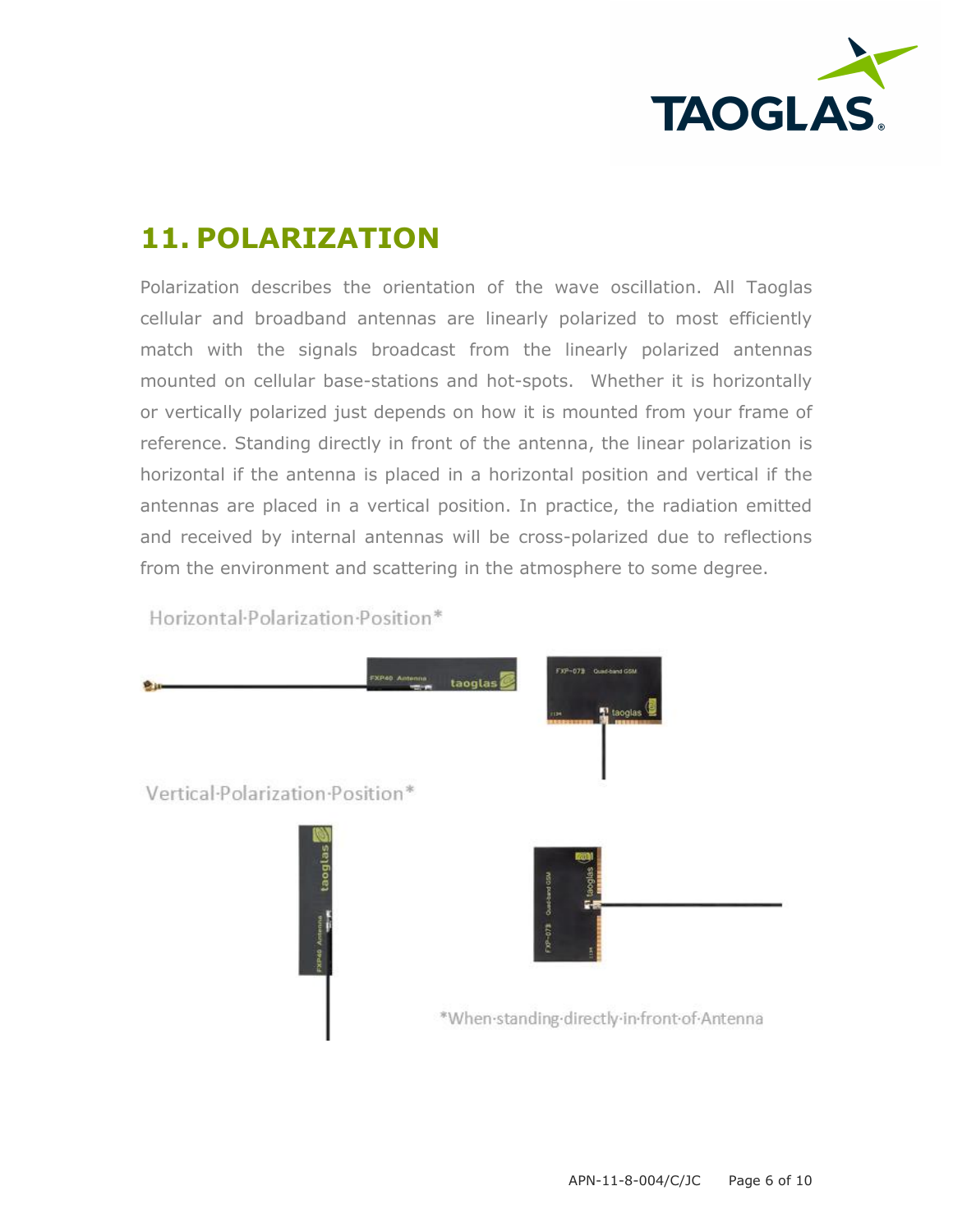

### **12. ADVANTAGES of Flexible antennas with cable**

- o Adheres directly to inner shell of plastic housing of device
- o No space needed on main-board of device
- o Extremely low profile
- $\circ$  Design Flexibility size, shape, cable, connector all fully customizable with minimum tooling cost
- $\circ$  Quick turn-around time on new designs 2 weeks to prototypes
- o Multi-band frequencies easily accommodated
- o Economical pricing

#### **13. MOUNTING**

Taoglas flexible PCB antennas use 3M 467 double-sided adhesive for the most reliable mounting solution. Ideally, the Flexible PCB antenna is mounted close to the outer housing of the device to allow it to radiate outwards and receive signals without obstruction from internal components in the device. The antenna can be slid into a slot, screwed down, or affixed with doublesided adhesive. The cable exit point can be moved to different locations on the antenna, if needed, please [Contact us.](http://taoglas.com/contact/) Generally, the orientation of the antenna is not critical, as long as clearance from metal components is maintained.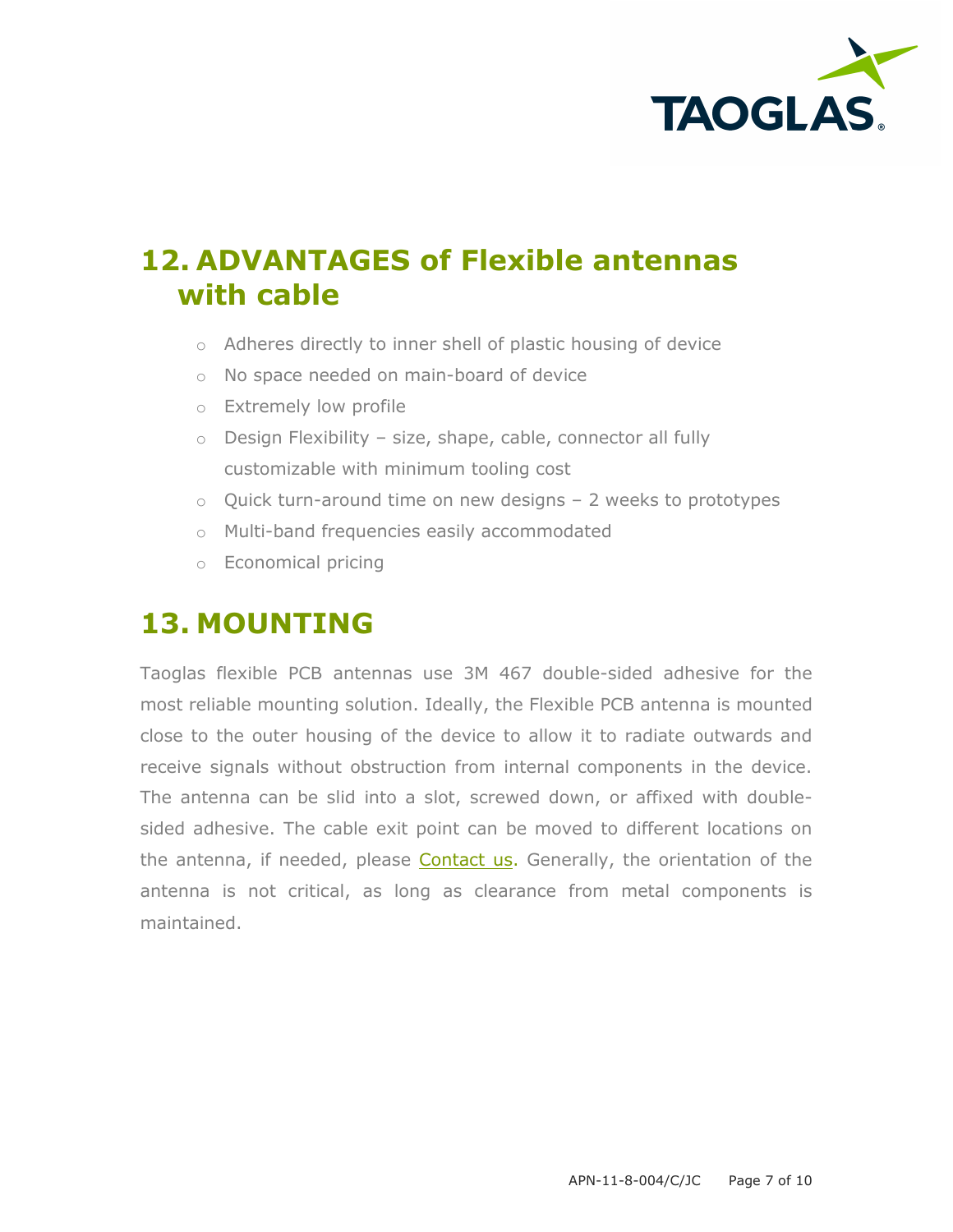

## **14. ENVIRONMENTAL CONSIDERATIONS**

Close proximity to components or housing affects the electrical performance of all antennas. When placed within the enclosure, in most cases, there should be a clearance of 20mm in all directions from other components, metal, and ground plane for maximum efficiency. A reduction in antenna efficiency and a shift in tuned frequency will be observed if these clearances are not maintained. Proximity effects will also have an adverse effect on the radiation pattern of the antenna. Device housings should never be metal or have metal materials when using internal antennas. Most Taoglas flexible antennas are designed to be placed on 2-3mm thick ABS. Slight shifts in tuned frequency may be observed with other housing materials or other thicknesses. Some housing colorants, such as carbon black, have RF absorptive properties and can severely degrade antenna performance. Housing materials that absorb moisture, such as nylon, are also not recommended.

#### **15. TUNING**

The frequencies of Flexible PCB antennas with cable are easily shifted when close to other components or if the cable is bent more than 30 degrees. This phenomenon is called "detuning". Taoglas offers Flexible PCB antenna samples to customers on the understanding that they be tested outside the device as a benchmark performance. The actual production antenna will be customized for each customer.

This is why Taoglas always offers a tuning service to its customers at the prototype integration phase. We tune the antenna to its surrounding environment within the customer's device at our lab. Samples are sent back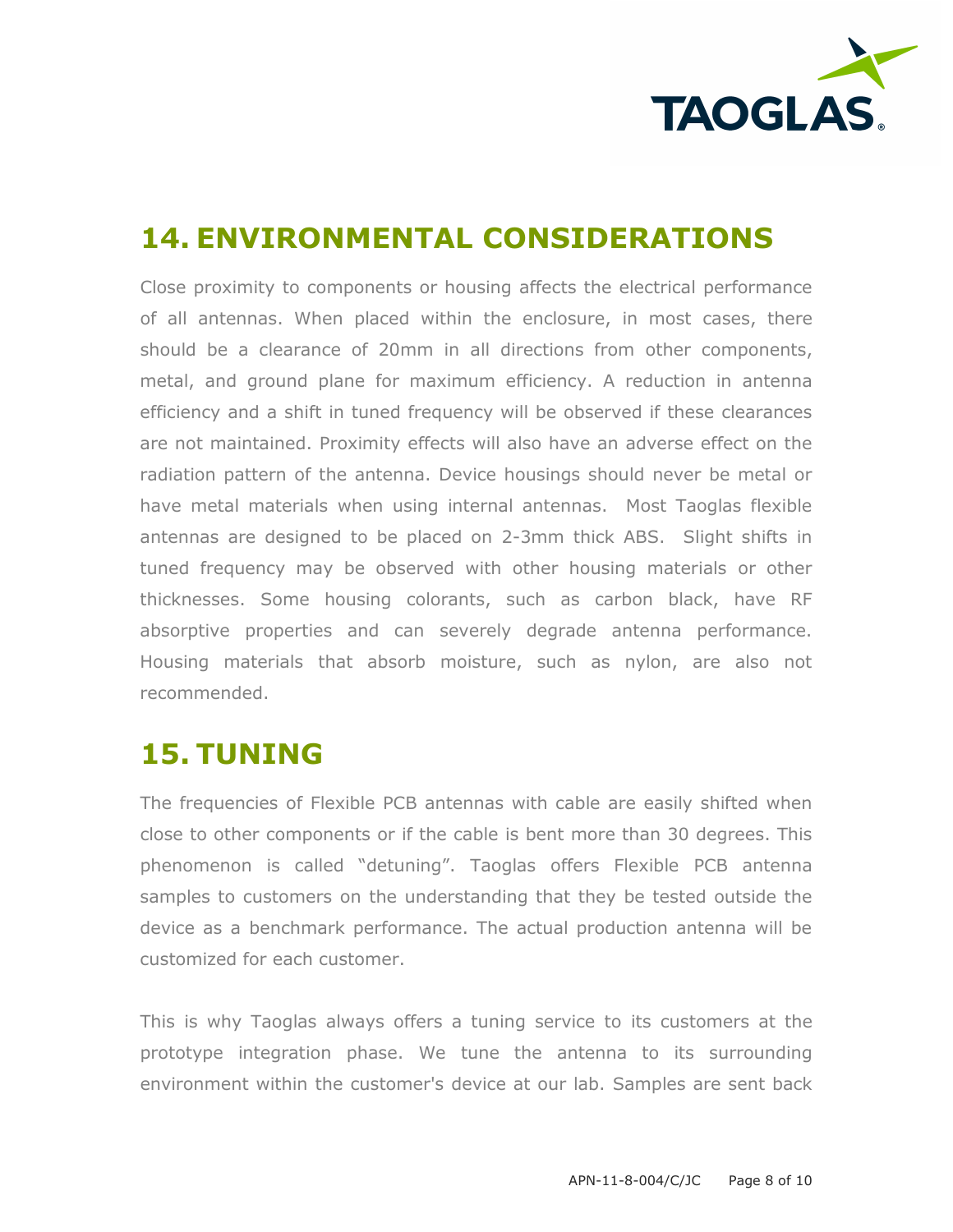

to the customer within 2 weeks of receiving the device along with a test report showing antenna Return Loss/VSWR, Gain, and Radiation Characteristics in the customer device. Please [Contact us](http://taoglas.com/contact/) for service pricing.

Further services, such as optimizing the RF performance of the whole device to enable the product to pass network approvals, regulatory compliance, or specific performance targets, are offered as well.

### **16. ISOLATION**

Isolation is a measure of coupling between two different antennas. For example, in a CDMA diversity antenna plan, the target is to get -10dB isolation between the main and the auxiliary antenna. Greater isolation can be achieved by using different polarizations on the two antennas. For example, the main antenna has horizontal linear polarization and the auxiliary antenna has vertical linear polarization. In practice, this is difficult for Omni-directional internal cellular antennas as there is cross-polarization of the waves occurring. The typical solution is to keep the distance between antennas as large as possible.

The antenna cables should not cross over or come close to the other's antenna.

Isolation testing is performed by sending a signal in one antenna and measuring the power of the signal at the other antenna. There should be at least a 10dB difference between the transmit signal and the receive signal. The easiest method is to keep increasing the distance between the two antennas until the target isolation is achieved.